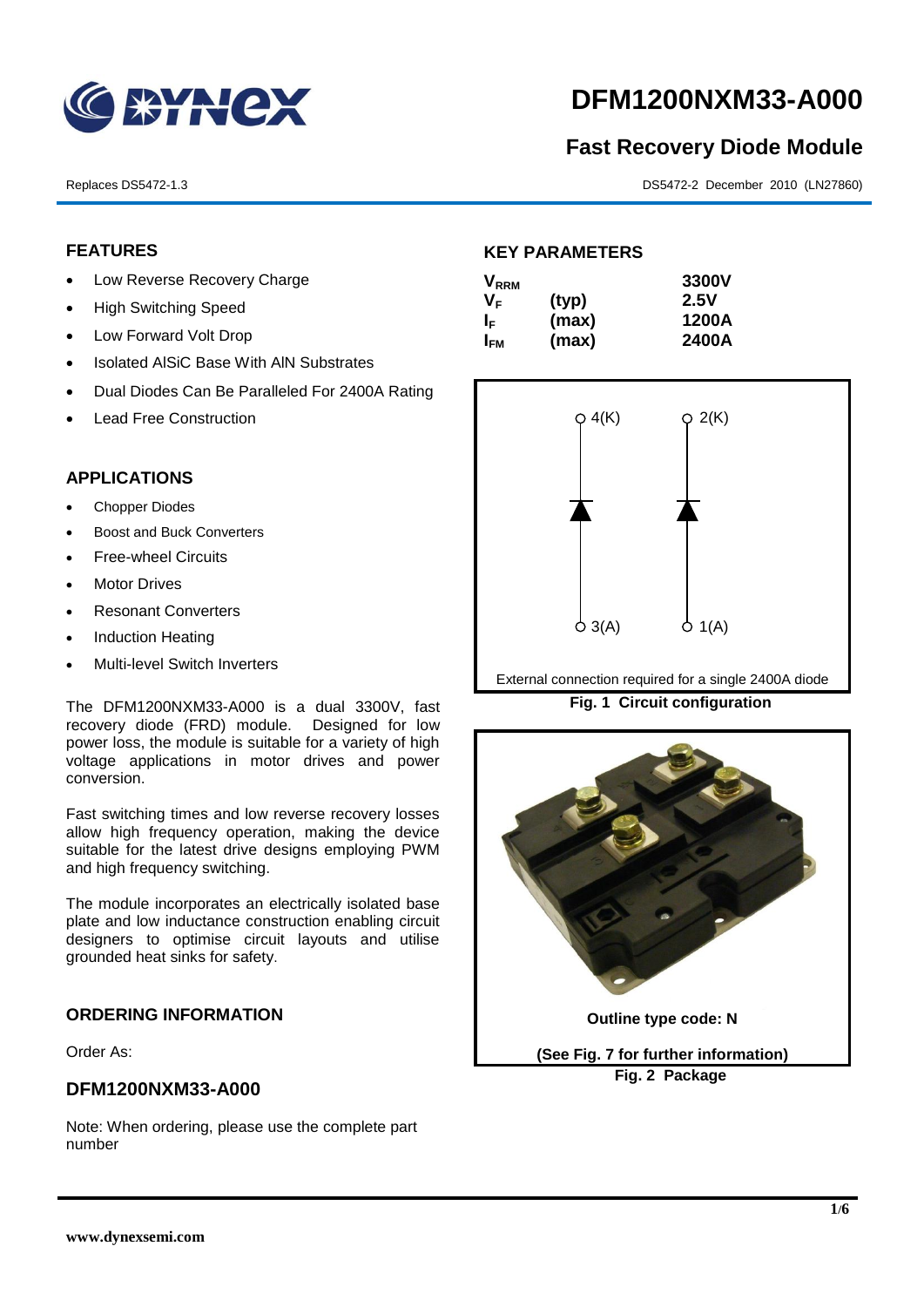#### **ABSOLUTE MAXIMUM RATINGS**

Stresses above those listed under 'Absolute Maximum Ratings' may cause permanent damage to the device. In extreme conditions, as with all semiconductors, this may include potentially hazardous rupture of the package. Appropriate safety precautions should always be followed. Exposure to Absolute Maximum Ratings may affect device reliability.

#### **Tcase = 25°C unless stated otherwise**

| Symbol                  | <b>Parameter</b>                | <b>Test Conditions</b>                                                     | Max. | <b>Units</b> |
|-------------------------|---------------------------------|----------------------------------------------------------------------------|------|--------------|
| <b>V</b> <sub>RRM</sub> | Repetitive peak reverse voltage | $T_i = 125$ °C                                                             | 3300 | V            |
| $\mathsf{I}_\mathsf{F}$ | Forward current (per arm)       | DC, $T_{\text{case}} = 75^{\circ}$ C                                       | 1200 | A            |
| $I_{FM}$                | Max. forward current            | $T_{\text{case}} = 110^{\circ}C, t_{p} = 1ms$                              | 2400 | A            |
| $I^2t$                  | $I2t$ value fuse current rating | $V_R = 0$ , $t_p = 10$ ms, $T_i = 125$ °C                                  | 720  | $kA^2s$      |
| $P_{max}$               | Max. power dissipation          | $T_{\text{case}} = 25^{\circ}\text{C}, T_{\text{i}} = 125^{\circ}\text{C}$ | 6250 | W            |
| V <sub>isol</sub>       | Isolation voltage - per module  | Commoned terminals to base plate.<br>AC RMS, 1 min, 50Hz                   | 6000 | V            |
| $Q_{PD}$                | Partial discharge - per module  | IEC1287, $V_1$ = 3500V, $V_2$ = 2600V, 50Hz RMS                            | 10   | рC           |

#### **THERMAL AND MECHANICAL RATINGS**

| Internal insulation material:     | AIN              |
|-----------------------------------|------------------|
| Baseplate material:               | <b>AISiC</b>     |
| Creepage distance:                | 33 <sub>mm</sub> |
| Clearance:                        | 20 <sub>mm</sub> |
| CTI (Comparative Tracking Index): | 350              |

| Symbol                     | <b>Parameter</b>                                      | <b>Test Conditions</b>                        | Min   | Typ. | <b>Max</b> | <b>Units</b> |
|----------------------------|-------------------------------------------------------|-----------------------------------------------|-------|------|------------|--------------|
| $R_{th(i-c)}$              | Thermal resistance (per arm)                          | Continuous dissipation -<br>junction to case  | -     | ۰    | 16         | °C/kW        |
| $R_{th(c-h)}$              | Thermal resistance -<br>case to heatsink (per module) | Mounting torque 5Nm<br>(with mounting grease) |       |      | 8          | °C/kW        |
| $T_i$                      | Junction temperature                                  |                                               | $-40$ | ۰    | 125        | $^{\circ}C$  |
| ${\mathsf T}_{\text{stg}}$ | Storage temperature range                             |                                               | $-40$ | ۰    | 125        | °C           |
|                            |                                                       | Mounting - M6                                 |       |      | 5          | Nm           |
|                            | <b>Screw Torque</b>                                   | Electrical connections - M8                   | -     | ۰    | 10         | Nm           |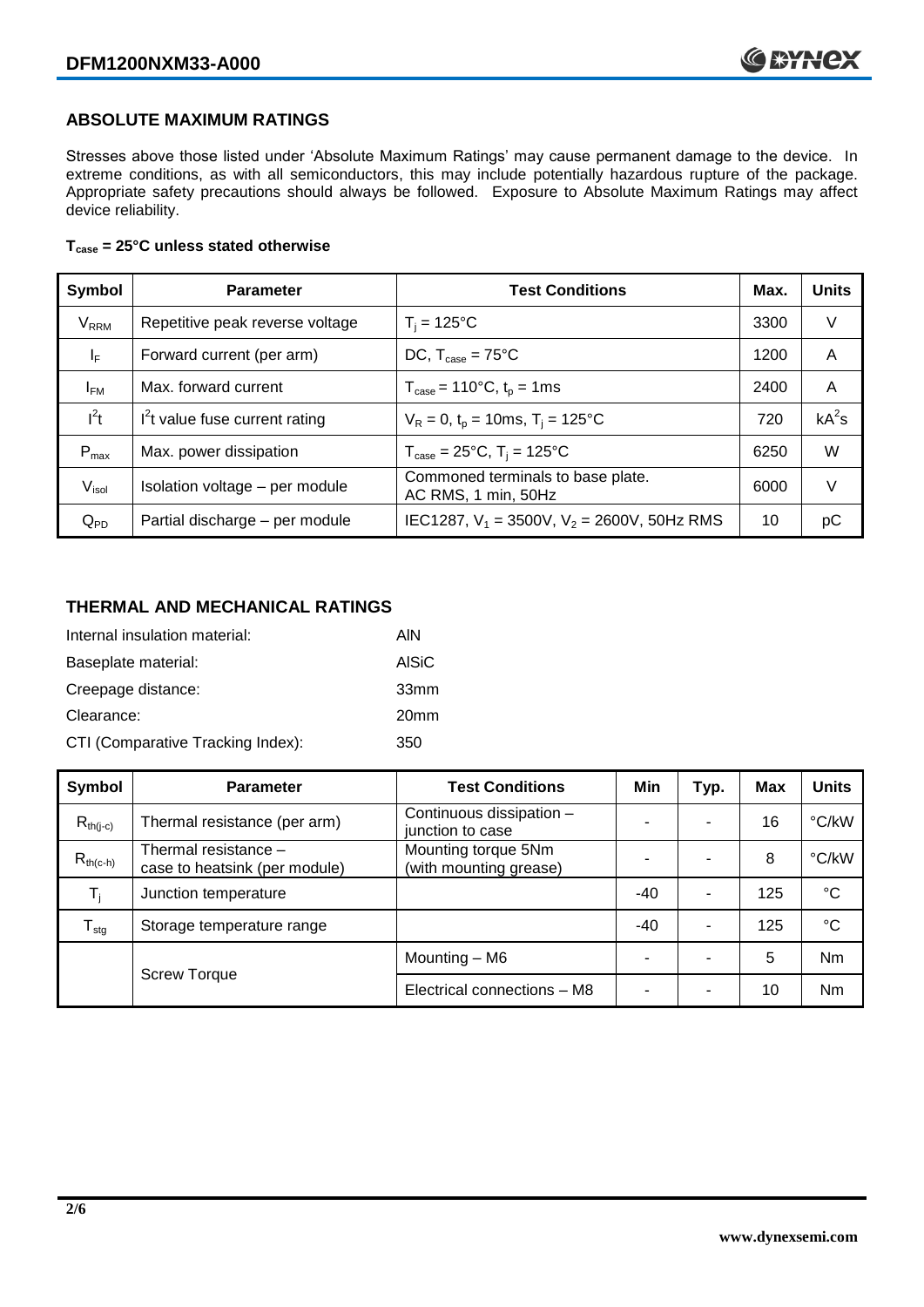### **STATIC ELECTRICAL CHARACTERISTICS – PER ARM**

#### **Tcase = 25°C unless stated otherwise.**

| <b>Symbol</b> | <b>Parameter</b>     | <b>Test Conditions</b>                 | Min | Typ | <b>Max</b> | <b>Units</b> |
|---------------|----------------------|----------------------------------------|-----|-----|------------|--------------|
| $I_{\rm RM}$  | Peak reverse current | $V_R = 3300V$ , T <sub>i</sub> = 125°C |     |     | 90         | mA           |
| $V_F$         | Forward voltage      | $I_F = 1200A$                          |     | 2.5 |            | v            |
|               |                      | $I_F = 1200A$ , $T_i = 125^{\circ}C$   |     | 2.5 |            | V            |
| Lм            | Inductance           |                                        |     | 25  |            | nH           |

### **DYNAMIC ELECTRICAL CHARACTERISTICS – PER ARM**

#### **Tcase = 25°C unless stated otherwise**

| Symbol          | <b>Parameter</b>              | <b>Test Conditions</b>  | Min | Typ. | Max | <b>Units</b> |
|-----------------|-------------------------------|-------------------------|-----|------|-----|--------------|
| $Q_{rr}$        | Reverse recovery charge       | $I_F = 1200A$           |     | 650  |     | μC           |
| 1 <sub>rr</sub> | Peak reverse recovery current | $V_R = 1800V$           |     | 1000 |     | A            |
| $E_{rec}$       | Reverse recovery energy       | $dl_F/dt = 5600A/\mu s$ |     | 750  |     | mJ           |

#### **Tcase = 125°C unless stated otherwise**

| Symbol                     | <b>Parameter</b>              | <b>Test Conditions</b>  | Min | Typ. | Max | Units |
|----------------------------|-------------------------------|-------------------------|-----|------|-----|-------|
| $\mathsf{Q}_{\mathsf{rr}}$ | Reverse recovery charge       | $I_F = 1200A$           |     | 1000 |     | μC    |
| - Irr                      | Peak reverse recovery current | $V_R = 1800V$           |     | 1050 |     | Α     |
| $E_{rec}$                  | Reverse recovery energy       | $dl_F/dt = 4500A/\mu s$ |     | 1250 |     | mJ    |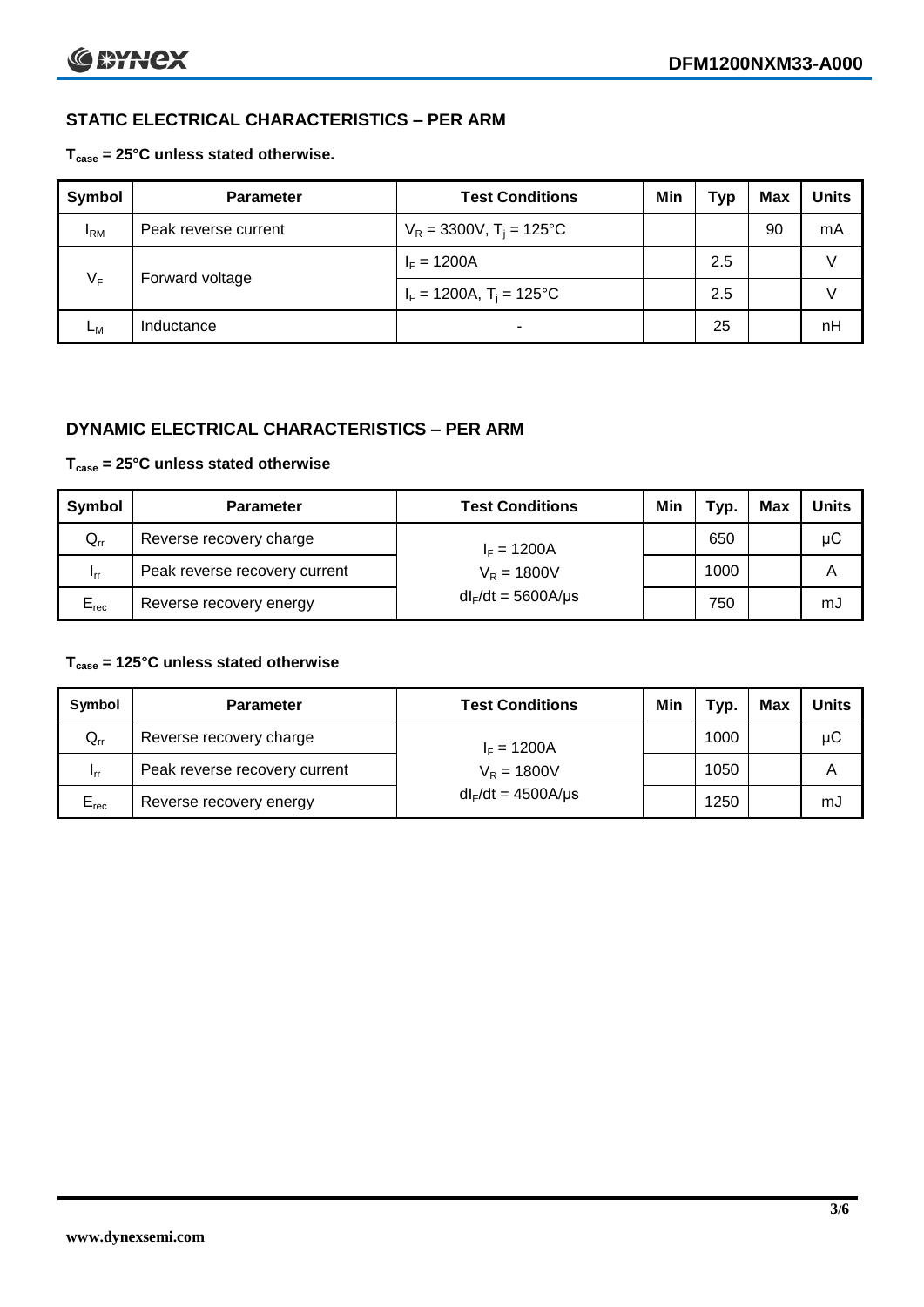Forward Current (- (A)



400

 $\mathbf{0}$ 

 $\bf{0}$ 

600

125 140



50

75

Case temperature, T<sub>CASE</sub> - (°C)

100



1800

Reverse Voltage, VR - (V)

2400

1200

3000

**C BYNCX** 

DC forward current,  $\mathsf{I}_\mathsf{r}\cdot(\mathsf{A})$ 

600

400

200

 $\bf{0}$ 

 $\bf{0}$ 

25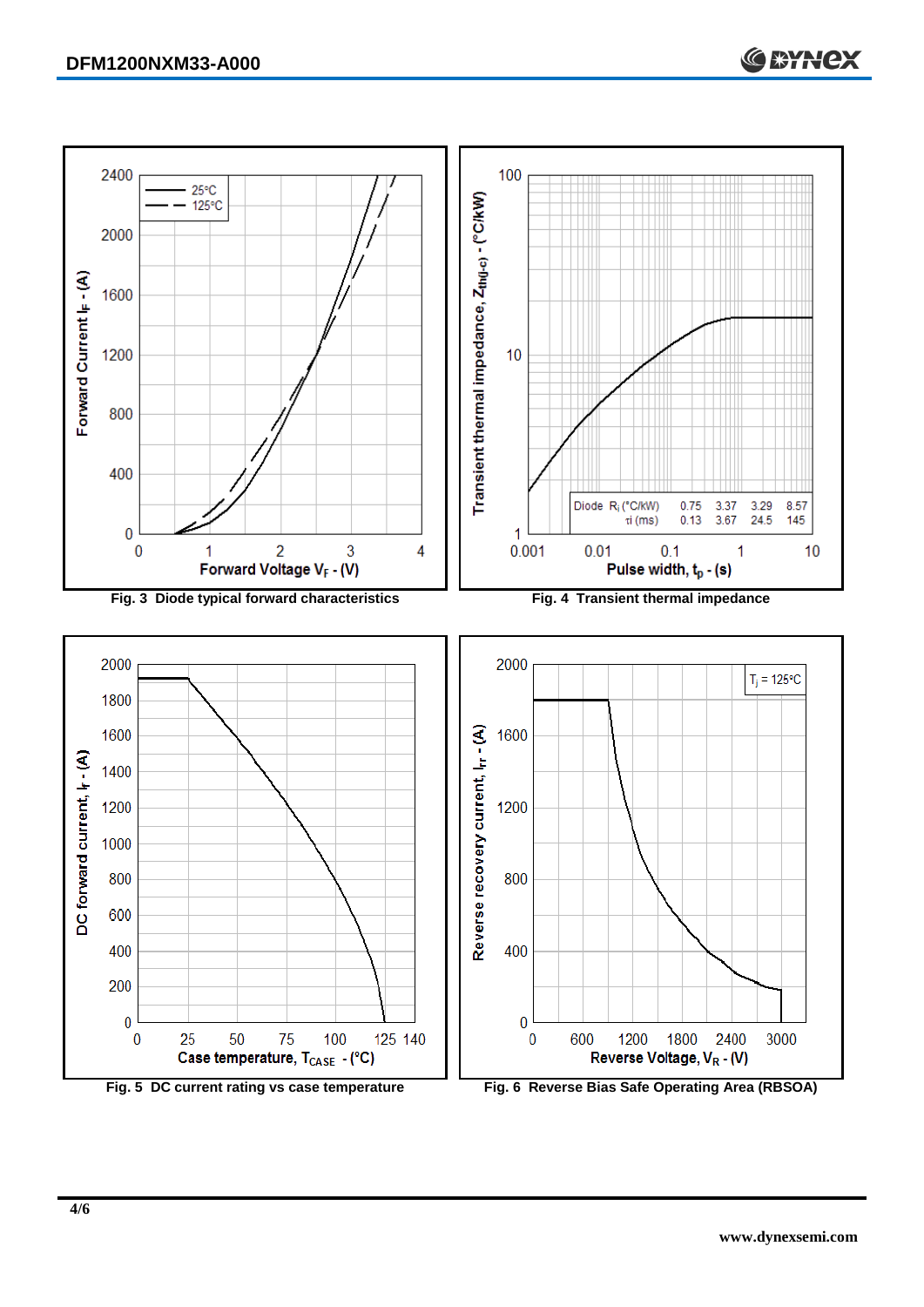

#### **PACKAGE DETAILS**

For further package information, please visit our website or contact Customer Services. All dimensions in mm, unless stated otherwise. **DO NOT SCALE.**